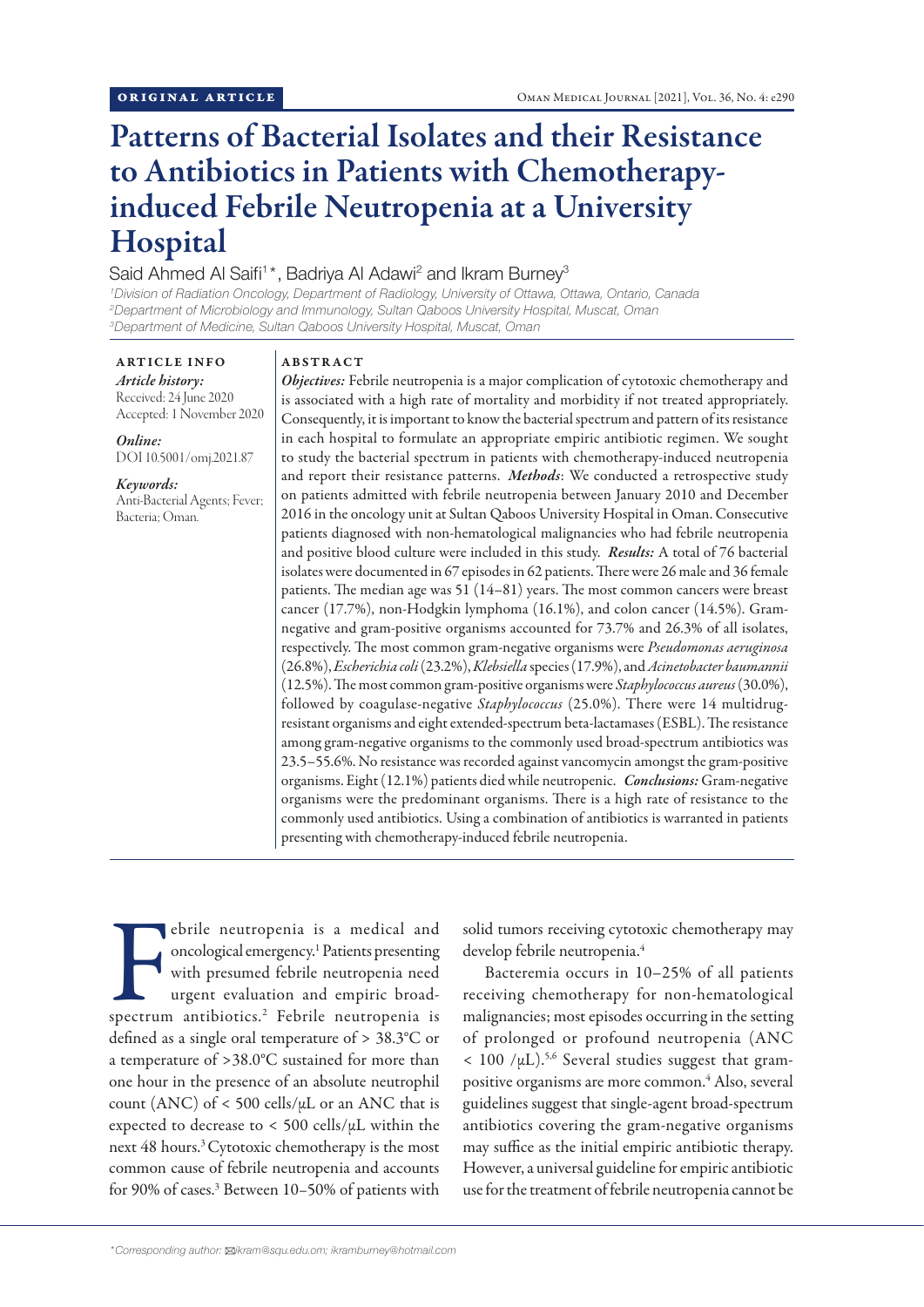applied because the causative organisms and pattern of resistance to antibiotics may differ from one institution to another. As a result, each institution should develop its own guidelines, review those periodically, and the physicians should be aware of the local bacterial isolates and their pattern of microbial resistance.7

This analysis aimed to study the types of bacterial isolates and resistance patterns to commonly used antibiotics in patients receiving cytotoxic chemotherapy who were admitted with febrile neutropenia in the medical oncology unit at our institution. The result may help in modifying the current empiric antibiotic regimen in this setting.

# METHODS

This was a retrospective study conducted on patients age > 14 years old, admitted to the oncology wards at Sultan Qaboos University Hospital (SQUH) between January 2010 and December 2016. Electronic Patient Records of consecutive patients diagnosed with cancer and admitted with a diagnosis of febrile neutropenia and a documented bacterial infection during the episode were identified and reviewed. Patients with hematological malignancies such as leukemia, multiple myeloma, and those with autoimmune disorders were excluded. Also, patients who did not have bacterial isolates despite being neutropenic and febrile, or did not fulfill the criteria of febrile neutropenia were excluded. The study was approved by the ethics committee of the College of Medicine and Health Sciences at SQU.

The bacterial cultures reported from blood, urine, sputum, abscess, stool, or any other foci of infection were reviewed. Information on the demographic features of the patients, the type and stage of malignancy, type of chemotherapy, the time between chemotherapy and occurrence of febrile neutropenia, risk factors such as the presence of indwelling catheters, comorbidities, and outcomes of the episode were extracted. The data were stored and analyzed using SPSS (IBM Corp. Released 2015. IBM SPSS Statistics for Windows, Version 23.0. Armonk, NY: IBM Corp.).

All samples were processed in the diagnostic microbiology laboratory at SQUH. For each sample type, the choice of culture media, incubation atmosphere, incubation temperature, and incubation time were all based on the local standard operating

procedures. Blood cultures were processed using the BACTEC™ system (Becton Dickinson, USA). Identification and antimicrobial susceptibility testing of significant isolates was done using a combination of methods depending on the organism type. Due to the nature of the study, there may have been minor variation in the lab methods used over the six-year study period. In general, gram-negative bacilli (other than *Haemophilus* and *Moraxella*), *staphylococci*, and some *enterococci* and *streptococci* were identified and tested for susceptibilities using the automated system PhoenixTM (Becton Dickinson, USA). *Haemophilus* species, *Moraxella* species, and the remaining *enterococci* and *streptococci* were identified using a combination of methods (catalase, oxidase, satellitism, X and V factor requirement, Lancefield grouping, bile-esculin test, and analytical profile index. Susceptibility testing was done using disc diffusion and gradient diffusion methods (when required). Susceptibility results for all organisms were based on Clinical Laboratory Standards Institute breakpoints available for that period.

In general, gram-positive organisms were tested for susceptibility to penicillin, oxacillin, ampicillin/amoxicillin, and vancomycin. Gramnegative organisms were tested for piperacillintazobactam, ceftazidime, cefepime, meropenem, colistin, tigecycline, cotrimoxazole, ciprofloxacin, gentamicin, and amikacin. Multi-drug resistant organisms (MDRO) were defined as organisms resistant to at least three classes of antibiotics, including penicillins, cephalosporins, carbapenems, aminoglycosides, and quinolones. Organisms isolated from surveillance cultures were excluded.

Mortality was considered attributable to the febrile neutropenic episode if the death occurred while the patient was still febrile and neutropenic, even in the presence of other discernible causes of death, such as pulmonary embolism or acute kidney injury.

The results are expressed in actual numbers as well as percentages related to the gram-negative and gram-positive organisms separately. In all other cases, the denominator is explained separately.

# **RESULTS**

Sixty-seven episodes of febrile neutropenia were identified in 62 patients with non-hematological malignancies over the study period. During those episodes, 76 bacterial isolates were identified. The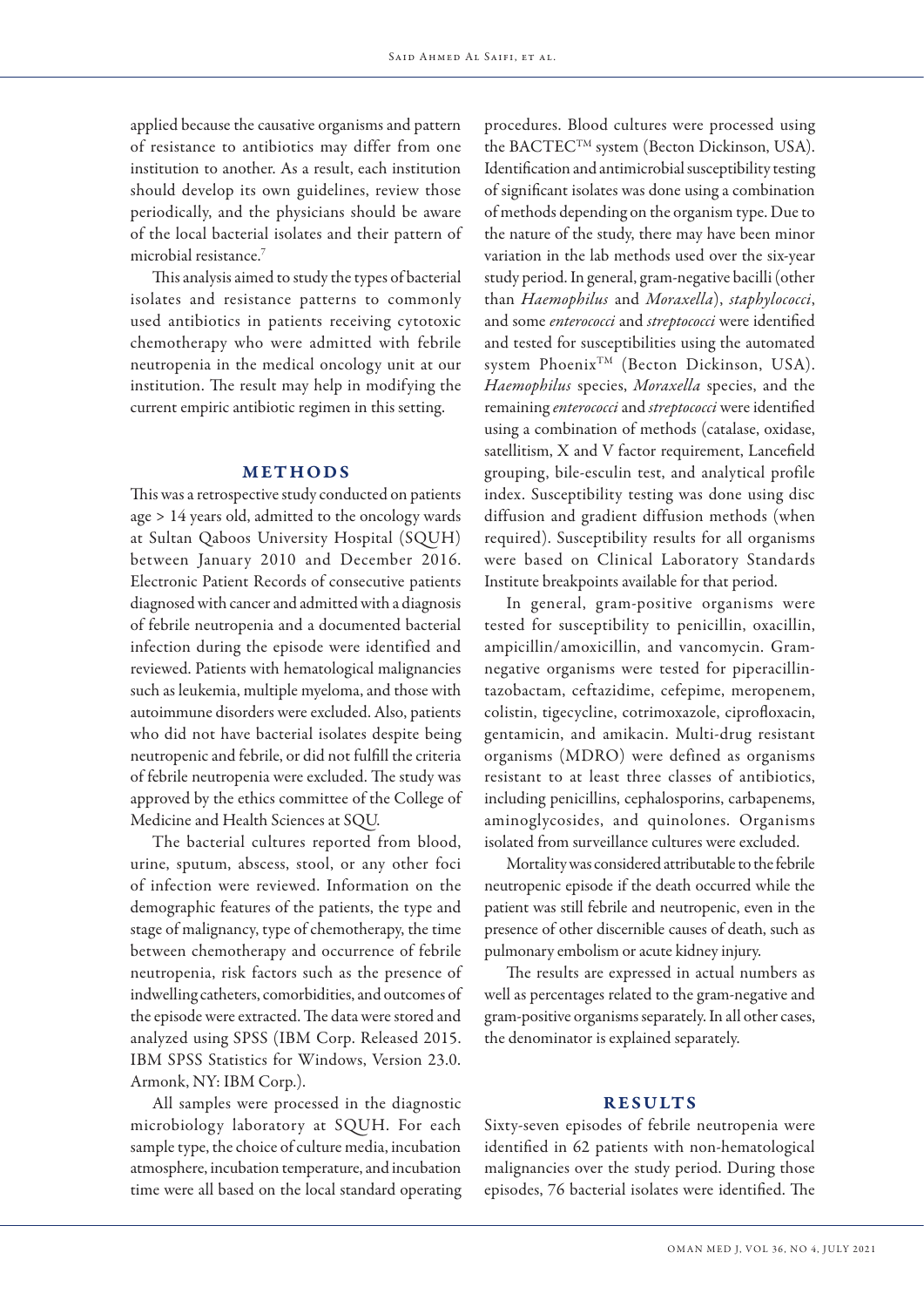| <b>Variables</b>         | n(%)           |
|--------------------------|----------------|
| Total number of patients | 62             |
| Total number of episodes | 67             |
| Total number of isolates | 76             |
| Age (median), years      | $51(14-81)$    |
| Gender                   |                |
| Male                     | 26(41.9)       |
| Female                   | 36(58.1)       |
| <b>Body mass index</b>   | 25.0           |
| Diagnosis                |                |
| Breast cancer            | 11(17.7)       |
| Non-Hodgkin lymphoma     | 10(16.1)       |
| Colon cancer             | 9(14.5)        |
| Stomach cancer           | 6(9.7)         |
| Sarcoma                  | 6(9.7)         |
| Ovarian cancer           | 3(4.8)         |
| Hodgkin lymphoma         | 3(4.8)         |
| Others                   | $14(22.6)^{*}$ |
| Clinical stage of cancer |                |
| I                        | 7(11.3)        |
| П                        | 8(12.9)        |
| Ш                        | 10(16.1)       |
| IV                       | 37(59.7)       |

# Table 1: Demographic features.

# Table 2: Baseline clinical and laboratory features.

| Chemotherapy type                   | n (%)                   |
|-------------------------------------|-------------------------|
| Docetaxel and/or doxorubicin-based  | 17(25.4)                |
| 5-fluorouracil-based                | 13 (19.4)               |
| Ifosfamide-based                    | 7(10.4)                 |
| Gemcitabine-based                   | 5(7.5)                  |
| <b>BEP</b>                          | 4(6.0)                  |
| <b>R-CHOP</b>                       | 4(6.0)                  |
| $O$ thers <sup><math>Y</math></sup> | 17(25.4)                |
| <b>Episode features</b>             |                         |
| Days after chemotherapy             | 11.5                    |
| G-CSF before discharge              |                         |
| Yes                                 | 43 (64.2)               |
| No                                  | 22(32.8)                |
| Missing data                        | 2(3.0)                  |
| Presence of central venous catheter |                         |
| Yes                                 | 26(38.8)                |
| No                                  | 41(61.2)                |
| <b>WBC</b>                          | $1.2 \times 10^9$ /L    |
| <b>ANC</b>                          | $0.33 \times 10^{9}$ /L |
| Platelets                           | $143 \times 10^{9}$ /L  |
| Hemoglobin                          | 9.54 gm/dL              |

*\*Others include two cases of larynx cancer, germ cell tumor, choriocarcinoma and small cell lung cancer, and one case of parathyroid cancer, cervix cancer, glioblastoma, neuroendocrine tumor, bladder cancer, and maxillary cancer.*

median age of patients was 51 (14–81) years. There were 26 (41.9%) males and 36 (58.1%) females. The most common cancers were breast cancer (17.7%), non-Hodgkin lymphoma (16.1%), and colon cancer (14.5%). The underlying diagnosis and clinical stage of the disease at the time of presentation are shown in Table 1.

The details of chemotherapy treatment are shown in Table 2. The vast majority of patients received docetaxel and doxorubicin-based chemotherapy. Twenty (29.9%) patients received 5-fluorouracilbased and ifosfamide-based chemotherapy.

Febrile neutropenia was reported 11.5 days (mean) after receiving chemotherapy. During the 67 episodes, 43 (64.2%) patients received prophylactic granulocyte-colony stimulating factor (G-CSF), whereas 22 (32.8%) patients did not receive prophylactic G-CSF.

Out of the 67 episodes, indwelling venous catheters were present during 26 episodes. The mean duration of hospitalization was 8.8 days. Of the 62 patients, 11 required inotropic support and 11 had to be shifted to the intensive care unit because of *BEP: bleomycin, etoposide, and cisplatin ; R-CHOP: rituximab, cyclophosphamide, doxorubicin, vincristine, prednisolone.*

*¥ Others: three ABVD (doxorubicin, bleomycin, vinblastine, and DTIC) and PMiTCEBO (prednisolone, mitaxantrone, cyclophosphamide, etoposide, bleomycin, vincristine), two R-ICE (rituximab, ifosfamide, carboplatin, etoposide), vinorelbine and cisplatin and paclitaxel-based and one each of high dose methotrexate and rituximab, hyper-CVAD (cyclophosphamide, vincristine, doxorubicin, dexamethasone), irinotecan and 5-fluorouracil, doxorubicin, and cyclophosphamide.*

*G-CSF: granulocyte-colony stimulating factor; WBC: white blood cell; ANC: absolute neutrophil count.*

sepsis secondary to febrile neutropenia. A total of eight patients died while they were neutropenic and septic [Table 3].

The details of the bacterial isolates are shown in Table 4. Overall, a total of 20 gram-positive bacteria and 56 gram-negative bacteria were isolated. The most common organisms were *Pseudomonas aeruginosa*, *Escherichia coli*, and *Klebsiella pneumoniae* accounting for 26.8%, 23.2%, and

Table 3: Clinically relevant outcomes of patients admitted with febrile neutropenia.

| <b>Variables</b>                     | $n(\%)$     |
|--------------------------------------|-------------|
| Days in hospital                     | 8.8         |
| Need for ionotropic support          | 11/62(17.7) |
| Admission to the intensive care unit | 11/62(17.7) |
| Death                                | 8/62(12.9)  |

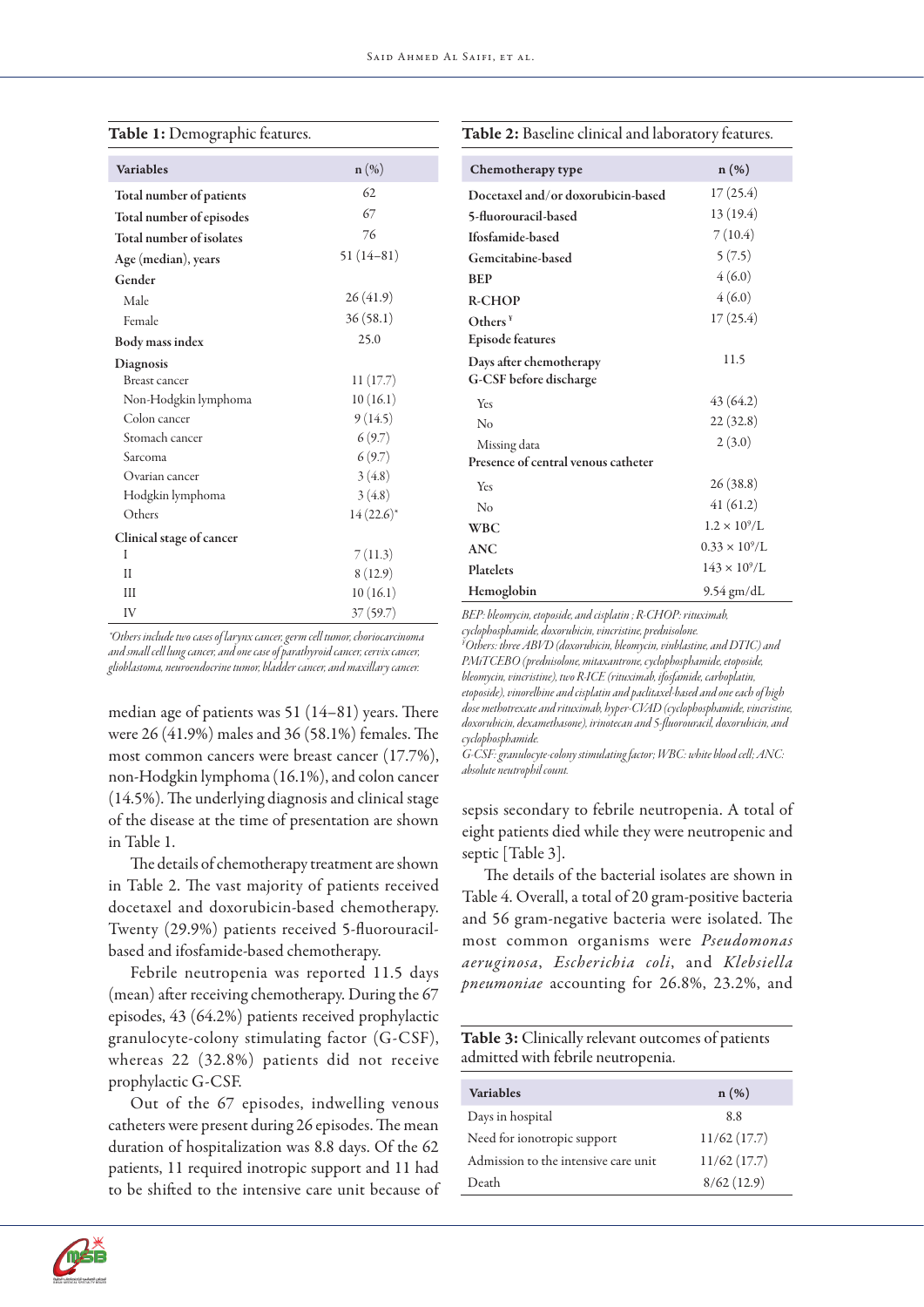| Bacteria                             | Frequency      | <b>Blood</b>   | Swab           | Urine          | Sputum         | Peritoneal fluid | Stool |
|--------------------------------------|----------------|----------------|----------------|----------------|----------------|------------------|-------|
| Gram-negative (73.7%)                |                |                |                |                |                |                  |       |
| Pseudomonas aeruginosa               | 15             | 4              | 7              | $\overline{2}$ | 2              | 0                | 0     |
| Escherichia coli                     | 13             | 8              |                | 5              | $\Omega$       |                  |       |
| Klebsiella species                   | 10             | $\overline{2}$ | 3              | 3              | 2              |                  |       |
| Acinetobacter baumannii              | 7              |                | $\overline{c}$ | $\overline{2}$ |                |                  |       |
| Haemophilus species                  | 3              | $\Omega$       | $\theta$       | $\theta$       | 3              |                  |       |
| Salmonella species                   | 2              |                | $\theta$       | $\Omega$       | 0              | 0                |       |
| Enterobacter species                 | $\overline{c}$ |                |                | $\Omega$       | 0              |                  |       |
| Others*                              | 4              | $\overline{c}$ | $\overline{0}$ | $\theta$       | $\overline{c}$ |                  | 0     |
| Gram-positive (26.3%)                |                |                |                |                |                |                  |       |
| Staphylococcus aureus                | 6              | $\Omega$       | 6              | $\Omega$       | $\Omega$       |                  |       |
| Coagulase-negative<br>staphylococcus | 5              | 5              | $\theta$       | $\Omega$       | $\Omega$       |                  |       |
| Streptococcus pneumoniae             | 3              | $\overline{c}$ | $\theta$       | $\Omega$       |                | 0                |       |
| Enterococcus faecium                 | $\overline{c}$ |                | $\theta$       |                | $\Omega$       |                  |       |
| Others <sup>Y</sup>                  | 4              | $\mathfrak{D}$ | $\Omega$       |                | 0              |                  |       |
| Total <sup>×</sup>                   | 76             | 29             | 20             | 14             | 11             |                  |       |

Table 4: Bacterial isolates, frequency, and source in patients admitted with febrile neutropenia.

*\*Others: One Moraxella, Stenotrophomonas maltophilia, Ochrobactrum anthropi, and Pseudomonas species.*

*¥ Others: One Streptococcal, Diphtheroid, Streptococcus agalactiae, and Enterococcus faecalis.*

*× One organism was isolated from blood and urine during the same episode.*

17.9% of the gram-negative organisms, respectively. *Staphylococcus aureus* was the most commonly isolated gram-positive organism.

*Enterobacteriaceae*. Fourteen (25.0%) had resistance to three groups of antibiotics and were labeled as MDRO.

Amongst the gram-positive organisms, two out of six (33.3%) *Staphylococcus aureus* isolates were methicillin-resistant. Amongst the gramnegative organisms, eight (14.3%) organisms were extended-spectrum beta-lactamase (ESBL), and three (5.4%) organisms were carbapenem-resistant The pattern of resistance for gram-negative organisms to the commonly used antibiotics is shown in Table 5. It can be seen that the resistance for commonly used antibiotics (i.e., piperacillintazobactam, meropenem, third-generation cephalosporins, quinolones, and aminoglycosides)

| Antibiotics             | Sensitive (%) | Resistant (%) | Intermediate (%) |
|-------------------------|---------------|---------------|------------------|
| Gram-negative organisms |               |               |                  |
| Piperacillin-tazobactam | 38(69.1)      | 16(29.1)      | 1(1.8)           |
| Meropenem               | 37(72.5)      | 12(23.5)      | 2(3.9)           |
| Cefepime                | 17(43.6)      | 21(53.8)      | 1(2.6)           |
| Ceftazidime             | 27(51.9)      | 23(44.2)      | 2(3.8)           |
| Ciprofloxacin           | 24(50.0)      | 22(45.8)      | 2(4.2)           |
| Co-trimoxazole          | 20(44.4)      | 25(55.6)      | 0(0.0)           |
| Amikacin                | 38(74.5)      | 13(25.5)      | 0(0.0)           |
| Gentamicin              | 29(55.8)      | 23(44.2)      | 0(0.0)           |
| Colistin                | 36(100)       | 0(0.0)        | 0(0.0)           |
| Tigecycline             | 6(60.0)       | 3(3.0)        | 1(1.0)           |
| Gram-positive organisms |               |               |                  |
| Vancomycin              | 20(100)       | 0(0.0)        | 0(0.0)           |
| Oxacillin               | 4(36.4)       | 7(63.6)       | 0(0.0)           |
| Ampicillin              | 3(33.3)       | 6(66.7)       | 0(0.0)           |
| Penicillin              | 5(35.7)       | 8(57.1)       | 1(7.1)           |

Table 5: Pattern of resistance to commonly used antibiotics in patients admitted with febrile neutropenia.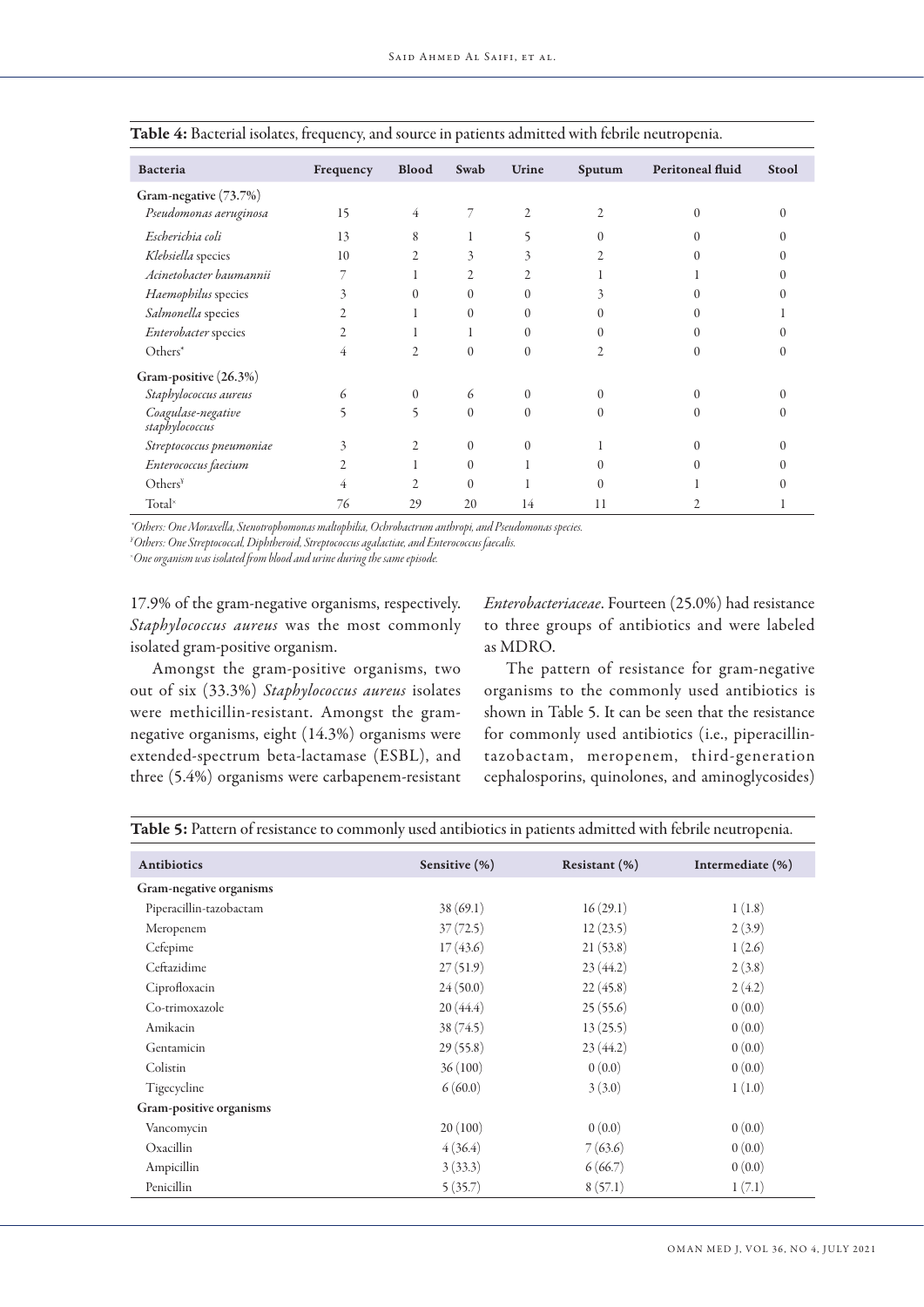| Study                                  | Country      | Tumor type                           | Gram-positive | Gram-negative |
|----------------------------------------|--------------|--------------------------------------|---------------|---------------|
| Anatoliotaki et al, 2004 <sup>12</sup> | Greece       | Solid tumors                         | 44            | 51            |
| Zahid et al, 2009 <sup>13</sup>        | Pakistan     | Solid and hematological malignancies | 42.3          | 57.6          |
| Huang et al, 2011 <sup>14</sup>        | Taiwan       | Solid and hematological malignancies | 33            | 63            |
| Sirkhazi et al, 2014 <sup>15</sup>     | Saudi Arabia | Solid tumors                         | 28.9          | 71.1          |
| Marin et al, $2014^{16}$               | Spain        | Solid tumors                         | 31.4          | 60.5          |
| Babu et al, 2016 <sup>17</sup>         | India        | Solid and hematological malignancies | 40            | 58            |
| Ikram Burney et al (this<br>study)     | Oman         | Non-hematological malignancies       | 26.3          | 73.7          |

| Table 6: Pattern of bacterial isolates with selected regional and international studies. |  |  |  |  |
|------------------------------------------------------------------------------------------|--|--|--|--|
|------------------------------------------------------------------------------------------|--|--|--|--|

ranged between 23.5% and 55.6%. On the other hand, there was no report of resistance to vancomycin amongst the gram-positive organisms.

## DISCUSSION

To the best of our knowledge, this is the first study from Oman to report the bacterial isolates and resistance patterns in patients with chemotherapyinduced febrile neutropenia. SQUH receives patients from all over Oman, hence, it will be reasonable to think that the pattern of resistance to antibiotics reflects the pattern amongst such patients in the country. Almost two-thirds of isolates were gram-negative organisms, with *Pseudomonas*, *E. coli*, *Klebsiella*, and *Acinetobacter* being the most frequent. Between 23.5% and 55.6% of the isolates were resistant to the most frequently used broadspectrum bactericidal antibiotics commonly used to treat gram-negative bacteremia and sepsis. Twentyfive percent were MDROs.

For several years, gram-negative organisms were the most commonly identified organisms in patients with chemotherapy-induced febrile neutropenia.<sup>2,8</sup> After almost two decades, there was a shift to gram-positive organisms.9 This was attributed to the increased use of central venous catheters, doseintense chemotherapy cycles leading to mucositis, and the frequent use of fluoroquinolones for prophylaxis of fever and sepsis.10,11 This study revealed that the majority (73.7%) of the isolates were gram-negative organisms. Our results are consistent with reports from Greece, Pakistan, Spain, Taiwan, Saudi Arabia, and India [Table 6].<sup>12-17</sup> Our results are at variance with reports from the UK, where gram-positive organisms are still the predominant cause of bacteremia in hematological and nonhematological malignancies.<sup>18</sup>

Globally, there is an increase in bacterial resistance to the commonly used antibiotics, including patients with both hematological and non-hematological malignancies.19 Amongst other reasons, organisms with intrinsic resistance to antibiotics have increased compared to the era before 1990.<sup>20</sup> In this study, the number of ESBL and MDRO was 8 and 14 (14.3% and 25.0% of the gram-negative organisms, respectively). There was also a high percentage of resistance to the commonly used empiric antibiotics with bactericidal activity. For example, 29.1% of the gram-negative organisms were resistant to piperacillin-tazobactam, and 44.2% of *E. coli* were resistant to gentamicin. Our results are consistent with Burney et al,<sup>10</sup> who showed that a significant majority of *E. coli* were resistant to piperacillin, and Babu et al,<sup>17</sup> showed that the overall sensitivity of gram-negative bacilli to piperacillin-tazobactam was 60%. In comparison, approximately 40% of *Acinetobacter baumannii* and *Klebsiella pneumoniae* were resistant to meropenem. However, the results are at variance with a study published from the UK, which showed that only 5% of isolates were resistant to piperacillin-tazobactam amongst patients with non-hematological malignancies.18

The high percentage of resistance among gram-negative organisms in this study has several implications. Firstly, it would be safer to use a combination of non-cross resistant antibiotics, rather than a single agent, as is suggested by some guidelines published from North America and western Europe, especially in patients with highrisk febrile neutropenia.4,7 Secondly, a low threshold should be maintained to modify the initial empiric antibiotic regimen. Thirdly, the results underscore the importance of obtaining specimens for culture more frequently to make rational decisions while modifying the antibiotics. Finally, it highlights the

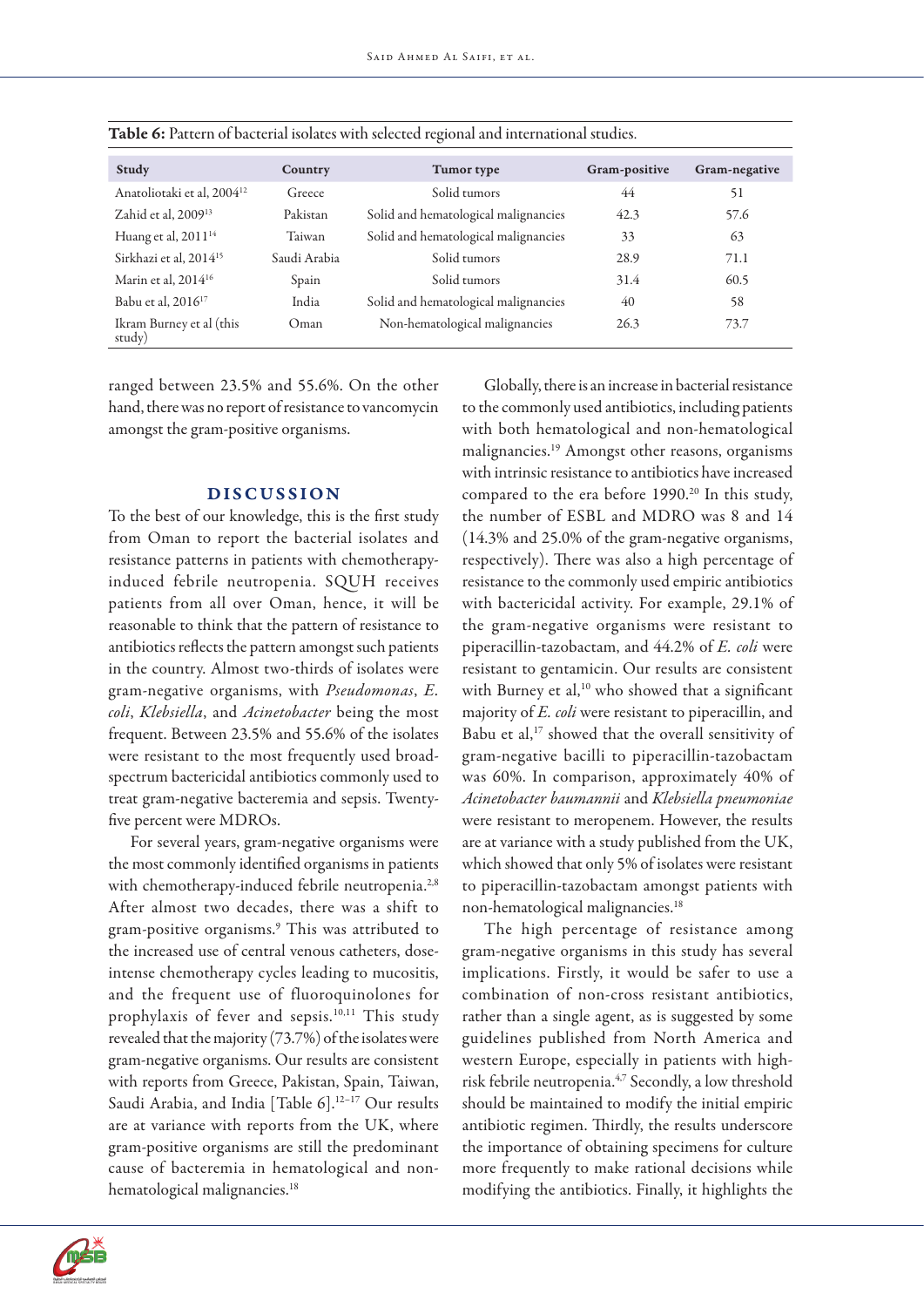importance of studying the spectrum of isolates and their resistance patterns in institutions frequently involved in managing chemotherapy-induced febrile neutropenia.

The mortality rate in this study was 12.1%. Several factors could explain this high mortality rate. First of all, the mortality rate was calculated in patients who had a documented bacterial isolates. Patients with febrile neutropenia without isolates were not included. Our results are consistent with studies from Taiwan, UK, and the USA, which showed a similar mortality rate to ours (12%, 12.5%, and 11%, respectively) in patients with chemotherapy-induced febrile neutropenia.14,21,22 On the other hand, the mortality rate reported from studies from India (4% in solid tumors) was significantly lower than the 12% reported in this study.17 However, the denominator needs to be mentioned. The study by Babu et al,<sup>17</sup> reported on the isolates and mortality rates from 379 episodes of febrile neutropenia, of which 143 (38%) were in solid tumors. Out of 143 episodes of febrile neutropenia, only 34 had a documented bloodstream infection. A total of 14 patients died. Hence, of the solid tumors, the mortality was around 10% (14/143), whereas, out of those with a documented bloodstream infection the rate was even higher 41% (14/34). It is important to carefully look at the denominator while comparing the outcomes. Second, most of the patients in our study had end-stage disease. Almost 60% of the patients were receiving palliative chemotherapy when they developed febrile neutropenia. For several patients, the course of febrile neutropenia was complicated by renal failure, deep vein thrombosis, and hepatitis. Moreover, some of the patients grew more than one organism. Advanced stage disease and comorbidities, such as shock at presentation, are known to be associated with high mortality in patients with nonhematological malignancies.<sup>23</sup>

There are a few limitations of this study. First, the study was carried out on episodes from 2010 to 2016. Over the study period, the bacterial spectrum and pattern of resistance may have changed. However, the high rate of resistance to certain antibiotics, such as ceftazidime, has been reported from SQUH previously, and continues to be so in febrile neutropenic patients also. Second, while 38.2% of the bacteria identified in this study were grown from blood and hence are clinically significant, 59% were grown from non-sterile sites (swab, urine, and sputum) where they could represent either colonization or infection. However, as is clear from the clinical parameters and the outcomes, bacteria isolated from other sites were clinically relevant in this study.

### CONCLUSION

Gram-negative organisms are the most common cause of febrile neutropenia in our institution. There was a high percentage of resistance to the commonly used bactericidal antibiotics. For this reason, a combination of antibiotics is strongly recommended.

### *Disclosure*

The authors declared no conflicts of interest. No funding was received for this study.

#### *Acknowledgements*

We would to thank Mr. Sathiya Murthy for creating the datasheet and analysis. Thanks are also due to Prof. Mansour Al Moundhri, Dr. Shiyam Kumar, and Dr. Khalid Al Baimani for helpful comments in preparing this manuscript.

### references

- Szwajcer D, Czaykowski P, Turner D. Assessment and management of febrile neutropenia in emergency departments within a regional health authority-a benchmark analysis. Curr Oncol 2011 Dec;18(6):280- 284.
- 2. Wisplinghoff H, Seifert H, Wenzel RP, Edmond MB. Current trends in the epidemiology of nosocomial bloodstream infections in patients with hematological malignancies and solid neoplasms in hospitals in the United States. Clin Infect Dis 2003 May;36(9):1103- 1110.
- 3. Zuckermann J, Moreira LB, Stoll P, Moreira LM, Kuchenbecker RS, Polanczyk CA. Compliance with a critical pathway for the management of febrile neutropenia and impact on clinical outcomes. Ann Hematol 2008 Feb;87(2):139-145.
- 4. Klastersky J. Management of fever in neutropenic patients with different risks of complications. Clin Infect Dis 2004 Jul 15;39(Supplement\_1):S32-S37.
- 5. Bodey GP, Buckley M, Sathe YS, Freireich EJ. Quantitative relationships between circulating leukocytes and infection in patients with acute leukemia. Ann Intern Med 1966 Feb;64(2):328-340.
- 6. Ramphal R. Changes in the etiology of bacteremia in febrile neutropenic patients and the susceptibilities of the currently isolated pathogens. Clin Infect Dis 2004 Jul 15;39(Supplement\_1):S25-S31.
- 7. Freifeld AG, Bow EJ, Sepkowitz KA, Boeckh MJ, Ito JI, Mullen CA, et al; Infectious Diseases Society of America. Clinical practice guideline for the use of antimicrobial agents in neutropenic patients with cancer: 2010 update by the infectious diseases society of America. Clin Infect Dis 2011 Feb;52(4):e56-e93.
- 8. Singer C, Kaplan MH, Armstrong D. Bacteremia and fungemia complicating neoplastic disease. A study of 364 cases. Am J Med 1977 May;62(5):731-742.
- 9. Purewal SS, Singh RP, Kahlon RS. Study of bacterial pathogens and viral infections in neutropenic cancer patients. International Journal of Educational Planning &